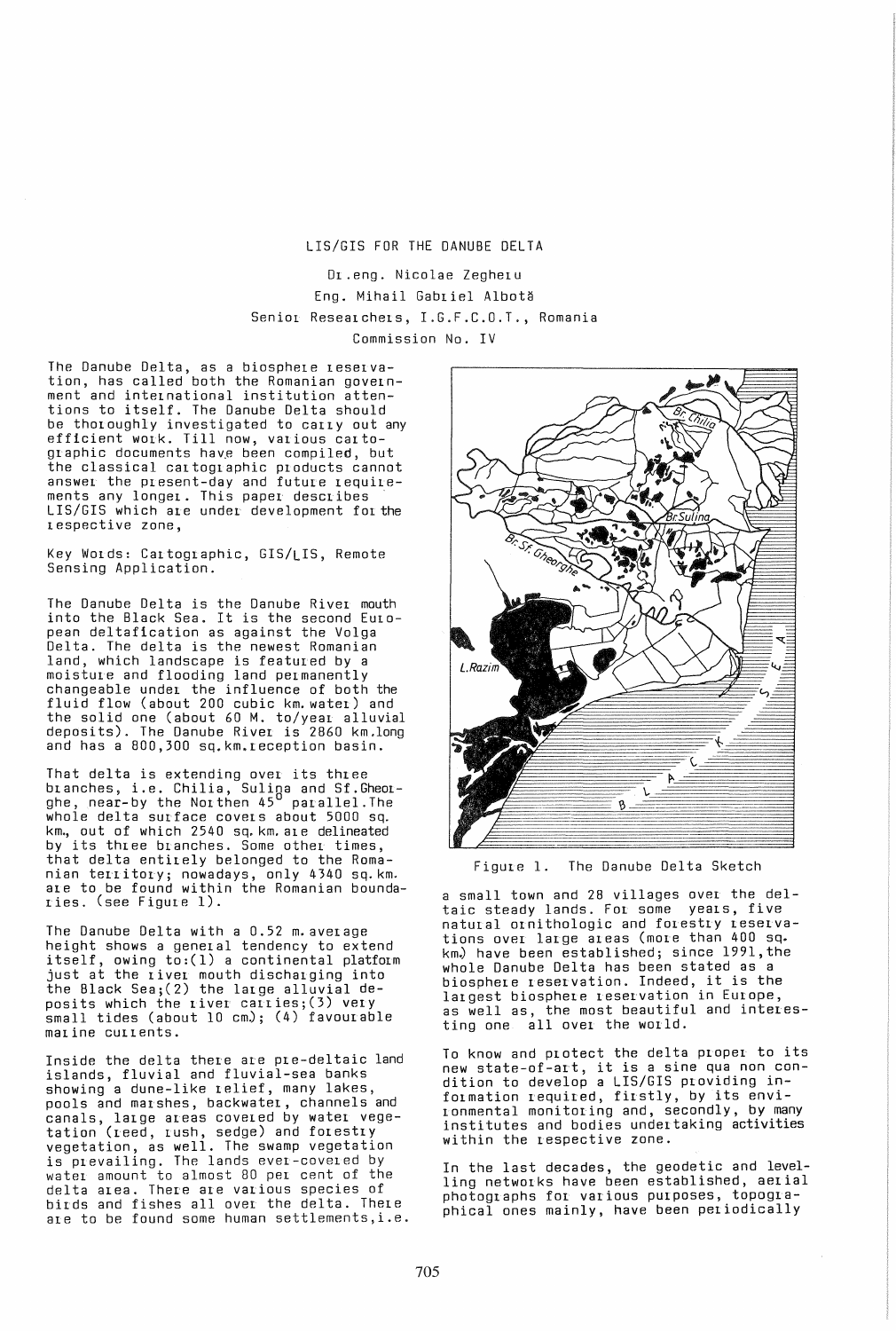taken, satellite imagery,large scale (1:5,000 and 1:10,000) topographic and cadastral maps, as well as, mean and small scale (1:25,000; 1:50,000 and 1:100,000) maps have been compiled over the Danube Delta territory.

The late requirements, which many institutes interested in the special fields of activities within the Danube Delta have asked for, have entailed an unitary concept on theil plesent-day achievements and the othel ones coming into being. This concept shows the need for a LIS (considering cadastle as a base) and GIS having the following thematic contents: cadastre, land covel (fOlestry and water vegetations, lakes, pools, backwater, channels and canals, agricultural lands, settlements, roads), soils,pollution features, tourism,a.s.o. The Telritorial (cadastral) Information System is to be intergrated into the national one (through the national geodetic and levelling network, the cartographic grid,the basic topographic and cadastral map features).

In Romania, the basic topographic maps are  $\begin{array}{l} \texttt{computed at a 1:5,000 scale and they are} \end{array}$ cover ing mOle than 85 per cent of the whole country territory. Villages and zones showing a special economic concern are covered by 1:2,000 scale basic topographic maps, while towns are covered by 1:1,000 scale and/or even 1:500 scale topographic maps.

The small areas within the Danube Delta are generally covered by  $1:5,000$  and  $1:2,000$ topographic and cadastral maps; but the 1:10,000 scale topographic and cadastral maps are prevailing over such a zone,being considered as good enough until now.

Based on the geodetic and levelling networks, the existing cartoglaphic documents, the requilements of the main fields of activity taking a special interest within the delta, as well as, other information, a LIS/GIS has been completed (sea Figure 2).

Explanatory notes for LIS/GIS diagram. (1) the photomap consists in 1:10,000 scale map sheets, having a mean 45x50 cm.size; (2) a point by point (vectorial) digitizing; the digitized detail coding is made at the same time, to compile digital maps; (3)-(5) the photomap contains planimetry as a photograph delineating digitized elements and toponimic names graphically. The relief is represented by 0.50 cm.equidistant contour lines (and bathymetric ones) and heights;

(6)-(13) the themes, which have been mentioned, ale showing some branches interested in developing a LIS/GIS;

(14) the national geodetic and cartographic data base plovides geodetic control network, heights and the existing maps for documentation, as well; at the same time, the new geodetic and levelling control points and a 1:10,000 scale photomap ale input intu<br>the above mentioned data base, which is a constituent part of the National Geodetic and Cartographic Fund. (15) the data base stored the 1:10,000 scale digital map and the thematic information geometrically established (to be updated); at the same time, the data base has also generalizing functions at 1:25,000; 1:50,000 and 1:100,000 scales required by GIS; (16) LIS/GIS-DO (The Danube Delta) (15),

provides and receives data and information from other compatible GIS; (17) LIS/GIS-DO (15) is a constituent part of LIS/GIS-R (Romanian) when it is opera~ tional.

The whole LIS/GIS-DO information capacity amounts to 40.10-6.

"The Danube Delta" Pilot-Project for scales smaller than 1:10,000 is to be developed by 1.G.N France International, The Institute of Geodesy, Photogrammetry, Caltography and Land Management (IGFCOT) - Romania, and SCOT Conseil France. This pilot-project has in view to compile a 1:50,000 scale map over the Danube Delta, based on SPOT multispectral digital image processing. A 1:50,000 scale photomap over Caraolman zone compiled within the Danube Delta Pilot-Project, is illustrated in Figure 3.

This map is compiled in UTM projection, "Eulopa 50" Geodetic System, 5 km. cartographic grid and 0.05' geographic grid, 2B image primary processing level. The above mentioned maps will be used to classify and evaluate land cover areas and as digital maps in GIS-DO.

It is worth mentioning that, after the Danube - Maine Rhine Shipping Canal will be opened up (see Figure 4), as an European lane, among Constanta harbour (through the Danube - Black Sea Canal) and Sulina (harbour on the Danube and at the Black Sea), and Rotterdam, the touristic and economic interests in the Danube Delta will increase tremendously.

## SELECTED BIBLIOGRAPHY

Fusoi, A., Albotă, M.G., 1991. Fotohaită la scala 1:10.000 cu supoit al sistemului infOlmational al Deltei DUnalii. Plesented Papel at the XIlI-th RSFRS Symposium (Commission V),Suceava

Zegheru,N., 1983. Digital Cadastral Mapping in Romania, FIG XVII International Congress, Sofia, Bulgaria

Zegheru,N., 1988. Land Information Systems Based on Land Cadastle. In: Int.A1ch.Photoglamm. Remote Sensing, Kyoto- Japan,Vol.27, Palt B4, pp. 471-475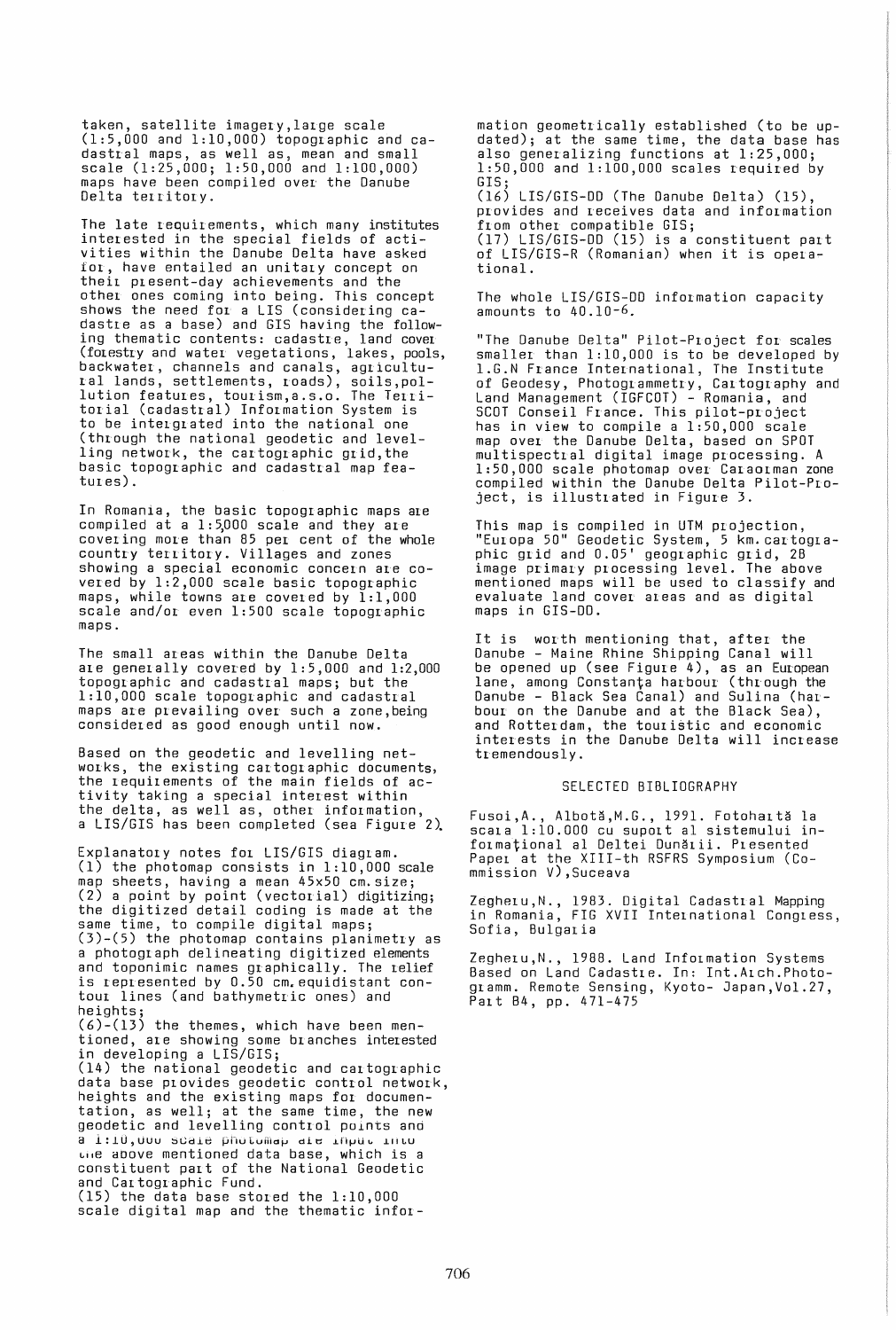

Figure 2. The Flow Chart for LIS/GIS Development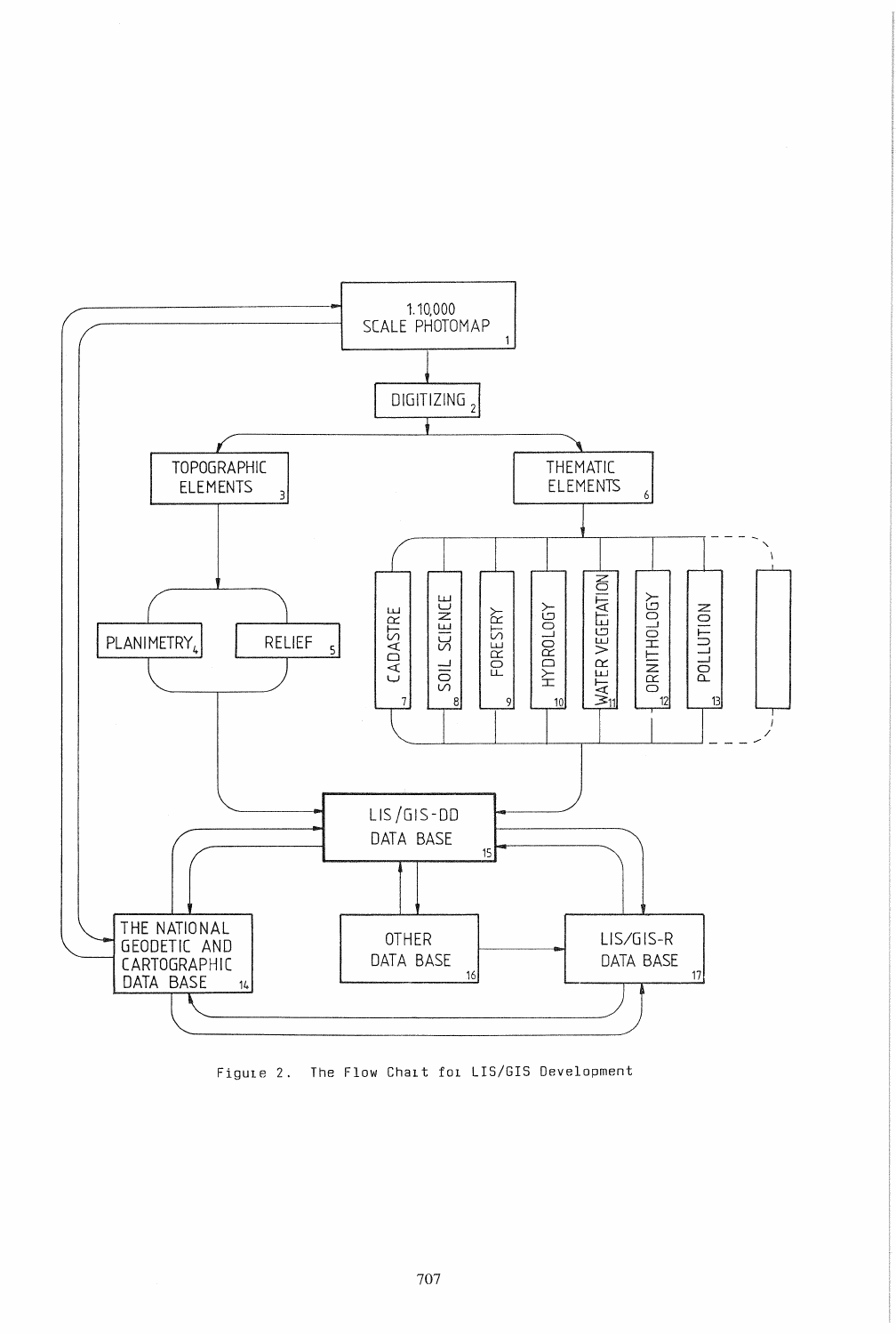

Figure 3. Space Map Derived from SPOT Multispectral Images for Caraorman Zone